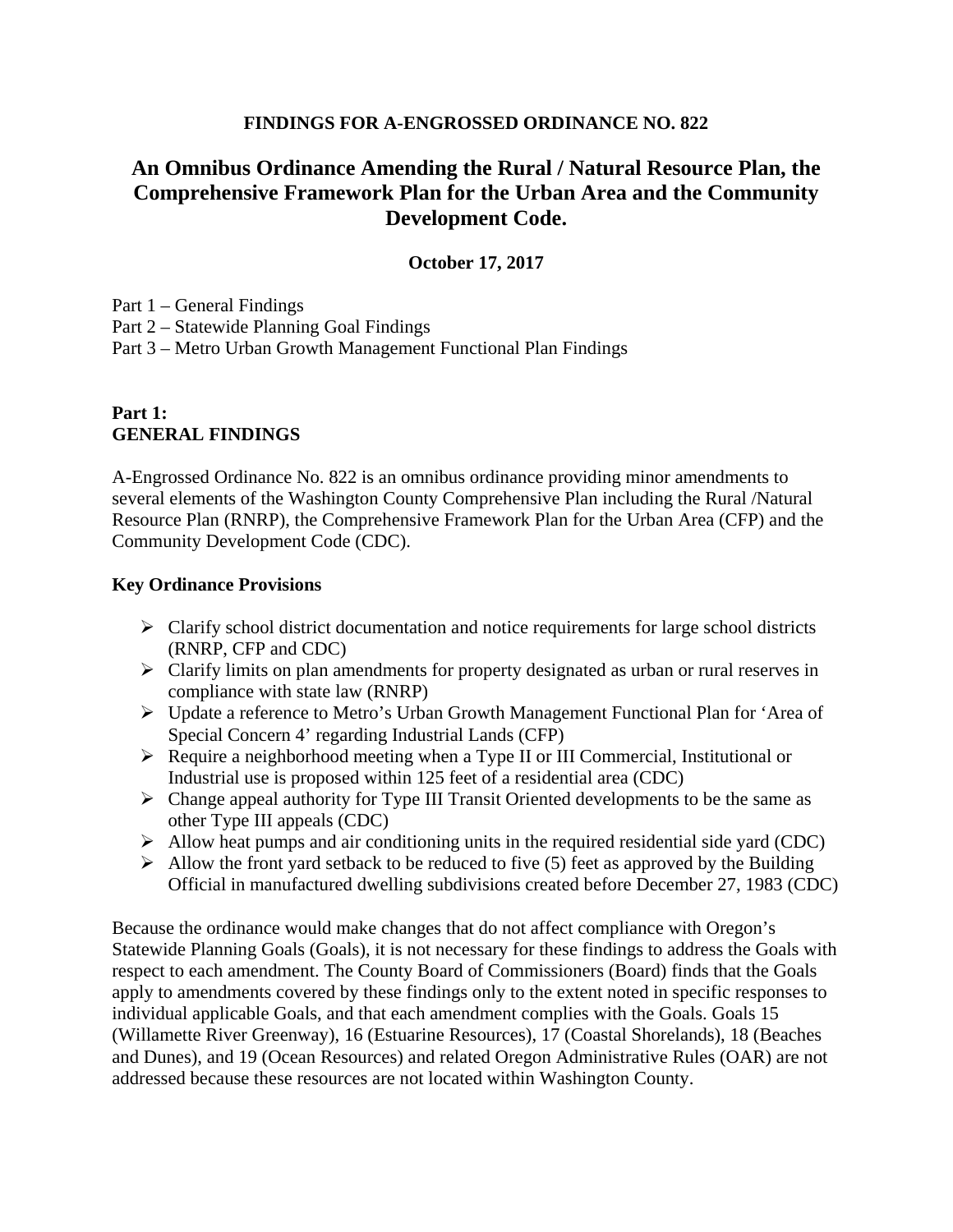The County is also required to make findings that the amendments are consistent with the requirements of Metro's Urban Growth Management Functional Plan (UGMFP) and Regional Transportation Plan (RTP). These findings are addressed in this document.

## **Part 2: STATEWIDE PLANNING GOAL FINDINGS**

The purpose of the findings in this document is to demonstrate that A-Engrossed Ordinance No. 822 is consistent with Statewide Planning Goals (Goals), Oregon Revised Statutes (ORS), Oregon Administrative Rule (OAR) requirements, Metro's Urban Growth Management Functional Plan (UGMFP), and Washington County's Comprehensive Plan (Plan). The County's Plan was adopted to implement the aforementioned planning documents and was acknowledged by the State of Oregon. The County follows the post-acknowledgement plan amendment (PAPA) process to update the Plan with new state and regional regulations as necessary and relies in part upon these prior state review processes to demonstrate compliance with all necessary requirements. No goal compliance issues were raised in the hearing proceedings described below. In addition, none of the proposed changes to the map and text of the Plan implicate a goal compliance issue. The following precautionary findings are provided to demonstrate ongoing compliance.

## **Goal 1 - Citizen Involvement**

Goal 1 addresses Citizen Involvement by requiring the implementation of a comprehensive program to stimulate citizen participation in the planning process. Washington County has an acknowledged citizen involvement program that provides a range of opportunities for citizens and other interested parties to participate in all phases of the planning process. In addition, Chapter X of the County's Charter sets forth specific requirements for citizen involvement during review and adoption of land use ordinances. Washington County has followed these requirements for the adoption of A-Engrossed Ordinance No. 822.

A-Engrossed Ordinance No. 822 amends the CDC to clarify neighborhood meeting requirements in order to provide additional opportunity for early public involvement when a commercial, institutional or industrial proposal is located within 125 feet of a residential district. Neighborhood meetings inform the adjacent neighborhood early in the development review process, resulting in a more timely review of development applications and provide an opportunity for meaningful citizen engagement in the process. A-Engrossed Ordinance No. 822 is consistent with Goal 1.

### **Goal 2 - Land Use Planning**

Goal 2 addresses Land Use Planning by requiring an adequate factual base to support a decision as well as coordination with affected governmental entities. Washington County has an acknowledged land use planning process that provides for the review and update of the various elements of the Plan, which includes documents such as the Rural/Natural Resource Plan, Comprehensive Framework Plan for the Urban Area (CFP), Community Plans, Community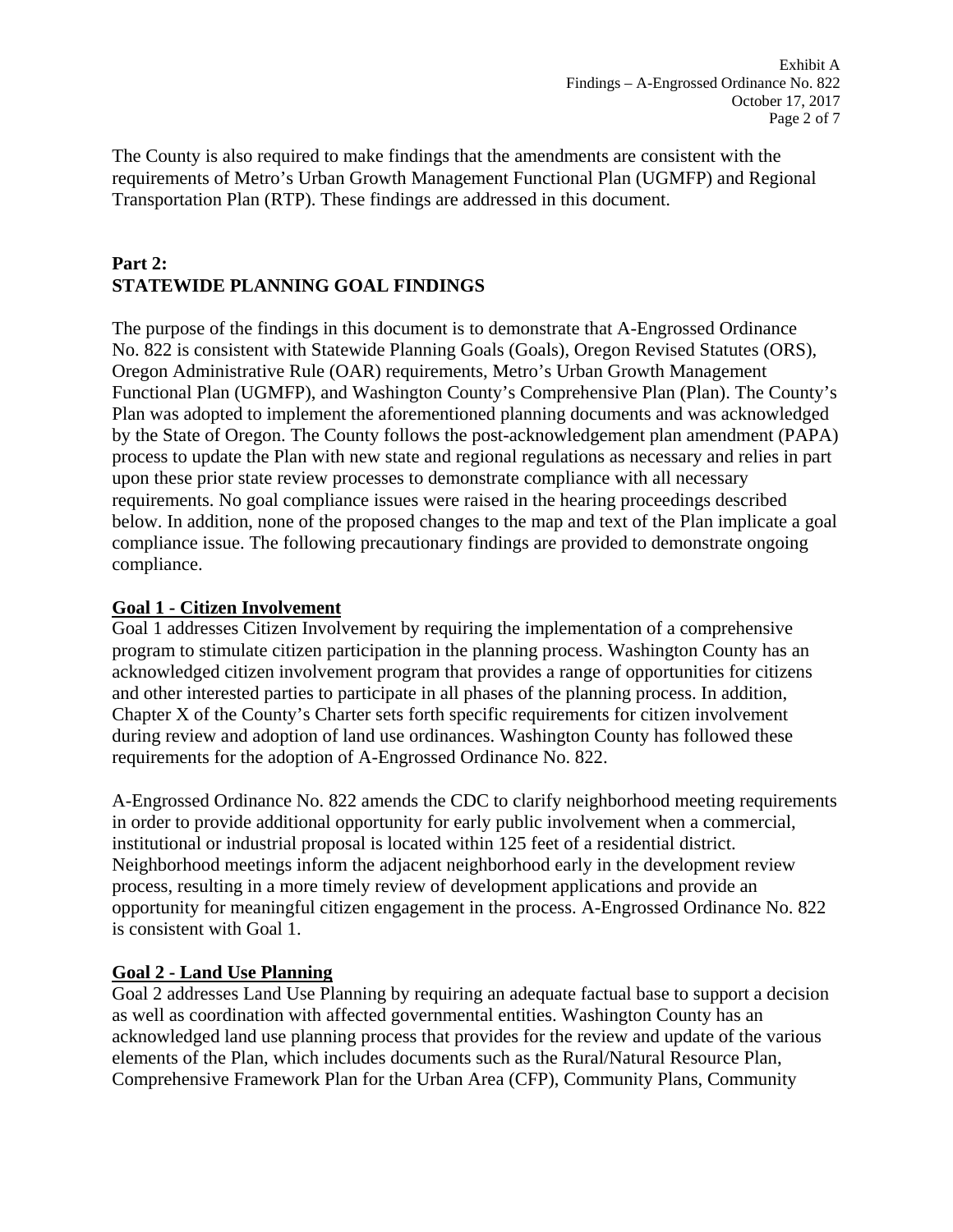Development Code (CDC), and Transportation System Plan (TSP). Washington County utilized this process to adopt A-Engrossed Ordinance No. 822.

Notice was coordinated with all affected governmental entities and comments received regarding A-Engrossed Ordinance No. 822 were addressed either as part of the proceedings or with subsequent staff coordination.

### **Goal 3 - Agricultural Lands**

Goal 3 seeks to preserve and maintain agricultural lands for farm use, consistent with existing and future needs for agricultural products, forest and open space, and with the state's agricultural land use policies. Policy 15, Implementing Strategies (a) and (f), of the Rural/Natural Resource Plan include provisions for the preservation of agricultural lands.

The minor amendment to Policy 1 of the RNRP clarifies the general plan amendment provisions, including the addition of a reference to OAR 660-027-0070 in order to make applicants aware of the restrictions and limited exceptions to plan amendment requests within the urban and rural reserves, regardless of current land use designation. A-Engrossed Ordinance No. 822 is consistent with Goal 3.

#### **Goal 4 – Forest Lands**

Goal 4 addresses the conservation of forest lands by maintaining the forest land base and protecting the state's forest economy by making possible economically efficient forest practices. Policy 16, Implementing Strategies (a) and (c) of the Rural/Natural Resource Plan include provisions for the conservation and maintenance of forest lands.

The minor amendment to Policy 1 of the RNRP clarifies the general plan amendment provisions, including the addition of a reference to OAR 660-027-0070 in order to make applicants aware of the restrictions and limited exceptions to plan amendment requests within the urban and rural reserves, regardless of current land use designation. A-Engrossed Ordinance No. 822 is consistent with Goal 4.

#### **Goal 5 – Natural Resources, Scenic and Historic Areas, and Open Spaces**

Goal 5 addresses the protection of natural resources and the conservation of scenic, cultural, and historic areas and open spaces by requiring local programs to protect these resources in order to promote a healthy environment and natural landscape that contributes to Oregon's livability for present and future generations.

In addition, OAR 660-023-0250 requires application of current Goal 5 provisions to postacknowledgment plan amendments (PAPAs) when the PAPA 1) creates or amends a resource list or a portion of an acknowledged plan or land use regulation that protects a significant Goal 5 resource, or 2) allows new uses that could be conflicting uses with a particular Goal 5 site.

Policies 10, 11 and 12 of the CFP, Policies 7, 9, 10, 11, 12 and 13 of the Rural/Natural Resource Plan, and various sections of the Community Plans and the CDC include provisions for the protection of Goal 5 resources.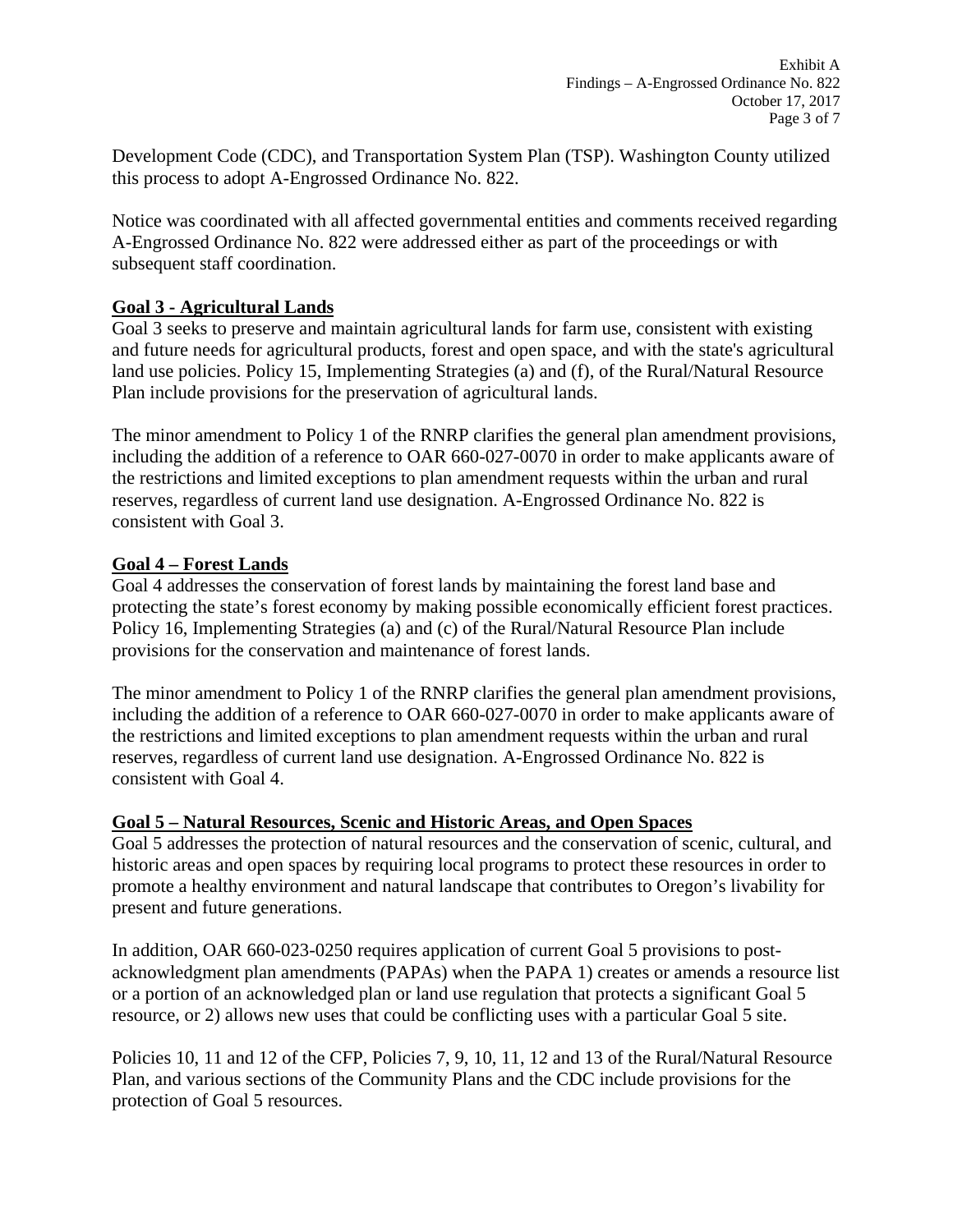Regulatory protection of the County's existing Goal 5 Resources will not change as a result of the amendments in A-Engrossed Ordinance No. 822 and none of the CFP policies described above were amended. A-Engrossed Ordinance No. 822 does not allow any new uses in any affected land use district and therefore does not conflict with acknowledged Goal 5 resources.

#### **Goal 10 - Housing**

Goal 10 requires the provision of housing, including adequate numbers of units within a range of prices, types and densities that provide realistic options to meet citizen needs. Policies 21, 22, 23 and 24 of the CFP, and Policies 19 and 25 of the Rural/Natural Resource Plan address the provision of housing in the urban and rural areas of the County. The CDC contributes to the provision of adequate housing by establishing standards that facilitate development in an orderly and efficient fashion.

A-Engrossed Ordinance No. 822 does not directly impact housing units, types or densities or policies found in the CFP and RNRP. The amendments to the CDC allow a reduced front yard setback for manufactured dwelling subdivisions, approved before December 27, 1983. This allows greater flexibility in siting newer and often larger replacement manufactured homes on existing smaller, platted manufactured home lots. The amendments help preserve a relatively affordable housing option while still maintaining necessary health and safety requirements. A-Engrossed Ordinance No. 822 is consistent with Goal 10.

### **Goal 11 - Public Facilities and Services**

Goal 11 requires a plan for the orderly and efficient arrangement of public facilities and services to serve as a framework for urban and rural development. Policies 15, 25, 26, 27, 28, 29, 30 and 31 of the CFP, and Policy 22 of the Rural/Natural Resource Plan address the provision of public facilities and services in the urban and rural areas of unincorporated Washington County. The CDC requires that adequate public facilities and services be available for new development.

A-Engrossed Ordinance No. 822 amends Policy 1 (The Planning Process) of both the RNRP and the CFP concerning the current County practice of notifying large school districts twenty (20) days in advance of a hearing, reflecting state law and current practice. The amendment also clarifies the documentation required from a school district for quasi-judicial or legislative comprehensive plan amendments that impact the planned density of residential land or a residential land use regulation amendment. A related change amends CDC Section 501-9.10, regarding Public Facility and Service Requirements Outside the UGB, making the school documentation requirements similar to the requirements for areas inside the UGB. A-Engrossed Ordinance No. 822 reflects state law provisions and is consistent with Goal 11.

### **Goal 12 - Transportation**

Goal 12 requires the provision and encouragement of a safe, convenient, multi-modal, and economic transportation system. Policy 32 of the CFP, Policy 23 of the Rural/Natural Resource Plan, and in particular the Washington County Transportation System Plan (TSP) describe the transportation system necessary to accommodate the transportation needs of Washington County. Implementing measures are contained in the TSP, Community Plans, and the CDC.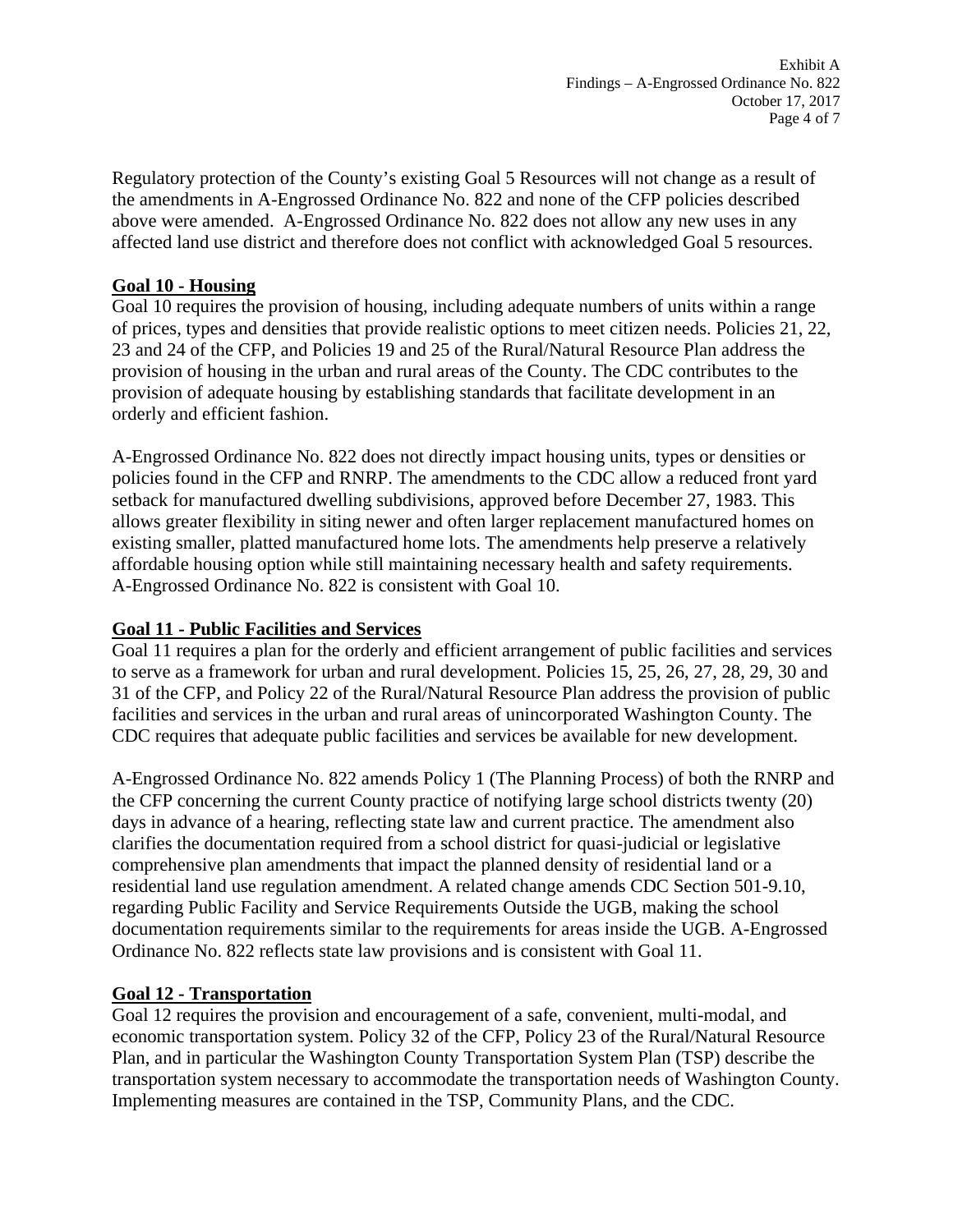A-Engrossed Ordinance No. 822 does not amend the TSP, nor does it include any transportationrelated amendments to the Community Plans or the CDC.

The amendments are consistent with the County's acknowledged policies and strategies for the provision of transportation facilities and services as required by Goal 12 (the Transportation Planning Rule or TPR, implemented via OAR Chapter 660, Division 12).

The amendments in A-Engrossed Ordinance No. 822 do not significantly affect the transportation system as described by the criteria in OAR 660-012-0060. The amendments in A-Engrossed Ordinance No. 822 do not change the functional classification of an existing or planned transportation facility; change standards implementing a functional classification system; result in types or levels of travel or access that are inconsistent with the adopted functional classification system designated by the acknowledged TSP for any existing or planned transportation facility; or degrade the performance of any existing or planned transportation facility. The amendments in A-Engrossed Ordinance No. 822 make no amendments to the Transportation System Plan and require additional transportation analysis before changes would be considered. Therefore, the amendments found in A-Engrossed Ordinance No. 822 are consistent with the TPR.

### **Goal 14 - Urbanization**

Goal 14 requires provisions for the orderly and efficient transition from rural to urban land use, to accommodate urban population and urban employment inside urban growth boundaries, to ensure efficient use of land, and to provide for livable communities. Policies 13, 14, 16, 17, 18, 19, 41 and 42 of the CFP address urbanization within the Regional Urban Growth Boundary. The CDC implements the urbanization policies by establishing standards to promote appropriate urban development. The Community Plans implement the urbanization policies by designating sufficient land for appropriate development.

A-Engrossed Ordinance No. 822 does not add any land to the UGB or urbanize any land. Urban and rural reserves in the Portland Metro Area are implemented through Oregon Administrative Rules (OAR) Chapter 660, Division 027. Policy 1 of the RNRP describes the planning process and the implementing strategies for plan amendments in the rural areas. The general limitations for plan amendments outlined in this policy include conformance with applicable LCDC Goals, state statutes, administrative rules, and policies and strategies of the RNRP and Transportation Plan elements of the County Comprehensive Plan.

The minor amendment to Policy 1 clarifies this general plan amendment provision, including the addition of a reference to OAR 660-027-0070. The intent is to make applicants aware of the restrictions and limited exceptions to plan amendment requests within the urban and rural reserves, regardless of current land use designation. Goal 14 will apply to future decisions to add Urban Reserve lands to the UGB. A-Engrossed Ordinance No. 822 is consistent with Goal 14.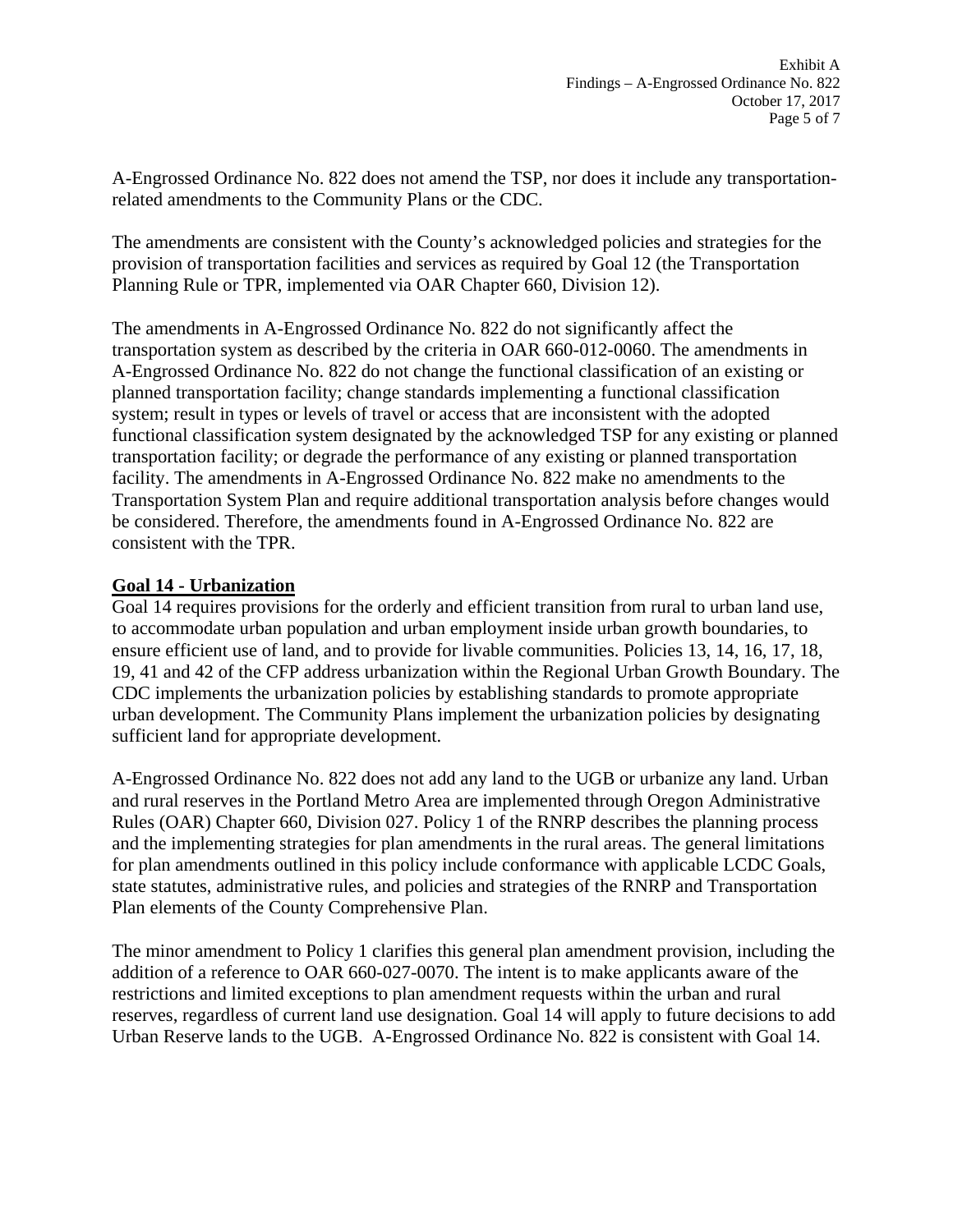## **Part 3: URBAN GROWTH MANAGEMENT FUNCTIONAL PLAN FINDINGS**

Section 3.07.810 of Title 8 of Metro's Urban Growth Management Functional Plan (UGMFP) requires that County comprehensive plan changes be consistent with the UGMFP. The following A-Engrossed Ordinance No. 822 findings have been prepared to address Title(s) 1, 4, 8, 11 and 14 of the UGMFP.

## **Title 1 - Housing Capacity**

Title 1 requires a city or county to maintain or increase its housing capacity (except as provided in Section 3.07.120) per the Regional Framework Plan which calls for a compact urban form and a "fair share" approach to meeting housing needs.

A-Engrossed Ordinance No. 822 amends sections of the CDC, which does not directly address housing capacity or housing need. However, reducing the front yard setbacks for manufactured dwelling subdivisions developed before 1983, allows greater flexibility when siting manufactured homes on existing lots, thus preserving an existing affordable housing type. A-Engrossed Ordinance No. 822 is consistent with Title 1.

## **Title 4 – Industrial and Other Employment Areas**

Title 4 seeks to provide and protect a supply of sites for employment by limiting the types and scale of non-industrial uses in Regionally Significant Industrial Areas (RSIAs), Industrial and Employment Areas. Title 4 also seeks to provide the benefits of "clustering" to those industries that operate more productively and efficiently in proximity to one another than in dispersed locations. Title 4 further seeks to protect the capacity and efficiency of the region's transportation system for the movement of goods and services and to encourage the location of other types of employment in Centers, Corridors, Main Streets and Station Communities.

A-Engrossed Ordinance No. 822 does not directly provide and protect a supply of sites for employment by limiting the types and scale of non-industrial uses in RSIAs, Industrial and Employment Areas. CFP Policy 41, Implementing Strategy d. 4. identifies the criteria for development within ASC 4, an approximately 354-acre area between Tualatin and Sherwood. According to Metro's Title 4 Map of Industrial and Other Employment Areas, ASC 4 is not considered a RSIA and the correct citation for the industrial land should be Section 3.07.430, rather than 3.07.420. This minor amendment corrects the inaccurate reference. A-Engrossed Ordinance No. 822 clarifies Metro's regulations and is consistent with Title 4.

### **Title 8 - Compliance Procedures**

Title 8 sets forth Metro's procedures for determining compliance with the UGMFP. Included in this title are steps local jurisdictions must take to ensure that Metro has the opportunity to review amendments to comprehensive plans. Title 8 requires jurisdictions to submit notice to